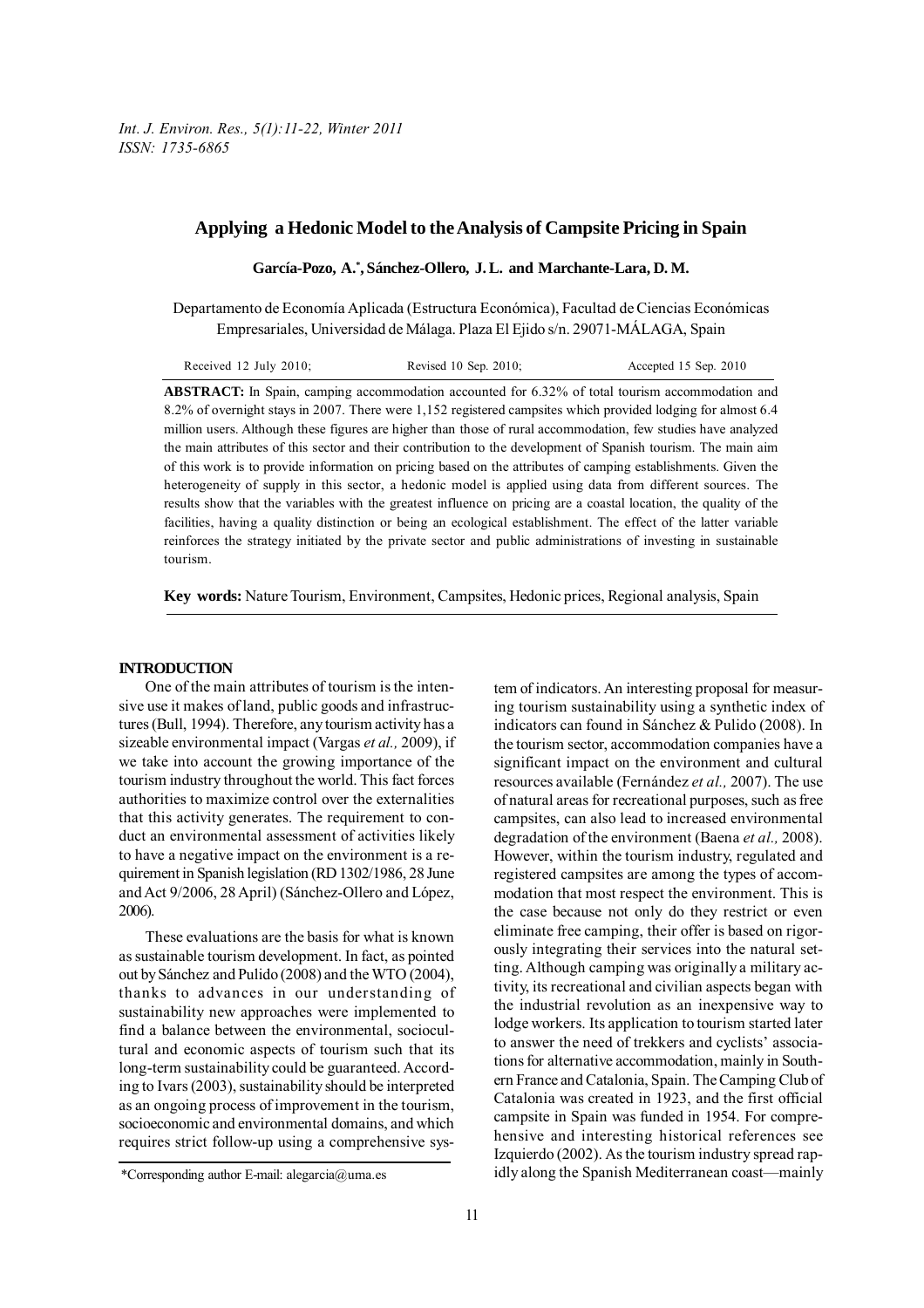due to international visitors—the campsite industry started to grow. It incorporated new types of accommodation such as caravans and bungalows, and provided better infrastructures. The first inland campsites in Spain did not open until the mid-1980s, when the category of "natural space" began to be applied to some high mountain areas.

Currently, campsites are considered a modality of tourism accommodation and as one of the three main types of extra-hotel accommodation: tourism apartments, rural houses, and campsites. According to the Spanish National Statistics Institute (INE), "Tourism campsites, also called "Campsites" are understood as a group of predefined pitches equipped with suitable facilities aimed at providing people with a place to live outdoors for a limited period while on vacation or for tourism using mobile shelters, caravans, tents, or other similar and easily portable items as a residence, and in exchange for suitable payment" (INE, 2008a). These establishments are classified in Spain in the following categories: luxury, and 1st, 2nd and 3rd category, depending on their facilities and services. They have to be registered with the regional or local tourism Board. In December 2007, the total number of campsites in Spain was 1,152 (239, luxury and 1st category; 674, 2nd category; and 239, 3rd category), and which provided accommodation to 6,457,106 users, 67% of whom were residents in Spain. Campsite users in Spain account for 6.32% of the total tourism accommodation in this country (ie, hotels, campsites, tourism apartments and rural accommodation) and account for 8.2% of total overnight stays (Table 1 in the Appendix).

Despite their relative importance, there are few studies on this accommodation subsector. In Spain, some studies were conducted in the 1960s that described the incipient camping movement and others that included campsites as part of tourism accommodation—see for example, the contributions of Barke and France (1986) or more recently García and Sancho (2008). Nevertheless, the sector has been mainly studied from a regional standpoint, such as the work by González (1992) or Izquierdo (2002). The only exception to this is the work of Feo (2003) who studied the sector at the national level and included an exclusive analysis of the camping industry. The regional administration of Andalusia has recently published a descriptive study of regional demand in the sector (Junta de Andalucía, 2009). Literature on this issue is also scarce at the international level, and, as in the case of Spain, most studies deal with data by region or state or even at more local levels (see Murphy 1979, Stephens et al. 1989, and Niskee 1990). More recently, concerns over environmental issues and the impact of camping tourism has motivated the works of Wight (1997), Reid and Marion (2004) and Park et al. (2009).

The aim of our work is to add to the literature, using hedonic pricing methodology to analyze how the characteristics of this type of tourism affects final prices in the Spanish market. To this end, we identified the attributes with a stronger effect on pricing in this type of accommodation and quantified the effect to assess their relative importance on pricing. In section 2, we define the structural framework of campsites in Spain and the hedonic methodology used in this work. Section 3 provides details on the data used and describes the selection criteria for the variables included in the model variables. Section 4 presents the empirical model and the results obtained from it. We finally draw some conclusions based on the results.

### **MATERIALS & METHODS**

The descriptive analysis of the sector using the available data aids in characterizing the camping industry activity in Spain from a supply and demand point of view. According to data from 2001 to 2007 (see Table 3), activity has undergone a 6.6% increase per

|                        | Travellers (n) | Travellers $(\% )$ | Overnight stays $(n)$ | Overnight stays $(\% )$ |
|------------------------|----------------|--------------------|-----------------------|-------------------------|
| Hote ls                | 84, 423, 433   | 82.66              | 271,689,481           | 71,19                   |
| Campsites              | 6,457,106      | 6.32               | 31, 334, 732          | 8,21                    |
| Apartments             | 8,611,541      | 8.43               | 70,667,472            | 18,52                   |
| Rural<br>accommodation | 2,645,237      | 2.59               | 7,938,623             | 2,08                    |
| National Total         | 102,137,317    | 100                | 381,630,308           | 100                     |

**Table 1. Travellers using tourist accommodation in Spain and number of overnight stays. 2007 data**

Source: Tourism Campsite Occupation Survey 2007 and Hotel Occupation Survey 2007 (Spanish National Institute of Statistics, 2008b, and 2008c). Apartments Occupation Survey 2007 (Spanish National Institute of Statistics, 2008d). Rural Accommodation Occupation Survey 2007 (Spanish National Institute of Statistics 2008e). Own data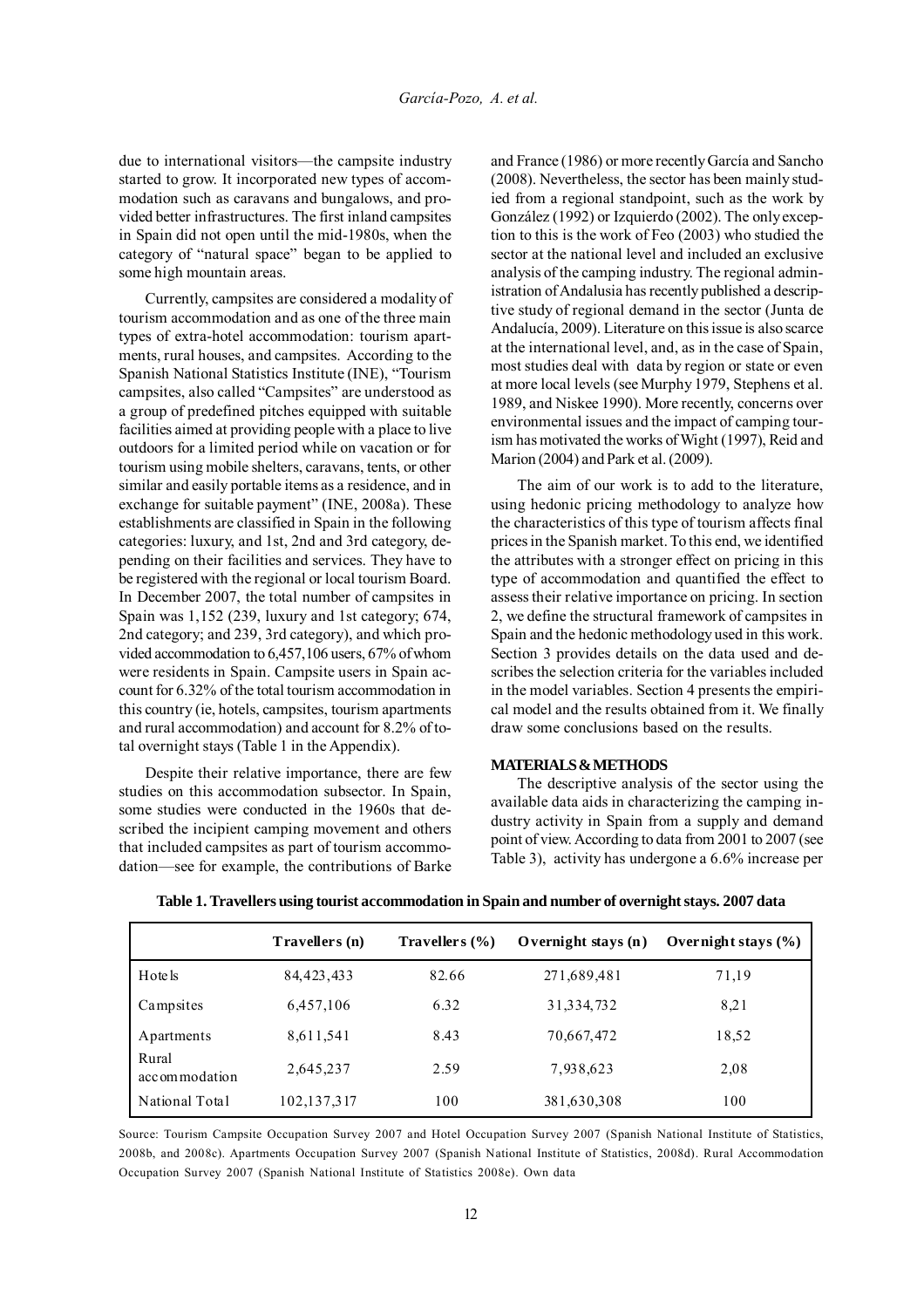total number of users and 2.4% per number of overnight stays with a cumulative annual growth rate of 0.91% and 0.34%, respectively. 2003 could be considered the "launch" year for Spanish residents: compared to 2002, the increase in users was over one million (20%), of whom 800,000 were Spanish; in the same period, the increase in overnight stays in hotels by Spanish residents was only 5.13%. The source of this hotel accommodation data is the *Encuesta de ocupación en alojamientos turísticos (alojamientos hoteleros)* (Survey of tourism accommodation occupation). Out of the total number of campsite users, two-thirds were Spanish residents, while the remaining third were international users (the figures for hotel accommodation were 58% and 42%, respectively). The growth rate was higher for international users (8%) than for Spanish residents (5.9%) for the entire period under study, with a cumulative annual growth rate of 1.1% and 0.82%, respectively.

Table 2 shows the number of campsite users and overnight stays per Spanish regions and their place of residence. The importance of this type of accommodation in Catalonia is striking since it forms 45% of total overnight stays. On the other hand, the camping industry is negligible in the Balearic and Canary Islands, representing only 1% of total visitors to the islands. This is even more remarkable if we bear in mind that both archipelagos, especially the Canary Islands, are major international tourism destinations, with genuinely attractive natural spaces for this type of tourism. The proportion of hotel accommodation in tourism packages and the differentiated tourism strategies of the islands might explain this apparent contradiction.

The average stay (Table 4 in the Appendix) is around 5 nights per visitor; this breaks down to less than 4 for Spanish residents and almost 7 for international clients. The average stay in campsites is longer than in hotel accommodation (2.4 overnight stays for Spanish clients and 4.3 for international clients).

Although Spanish national tourists predominate, international tourists surpass national tourists in terms of overnight stays, (66% of overnight stays in Murcia

|                                      |              | Number of users                |                          | Number of overnight stays |                                |                     |  |
|--------------------------------------|--------------|--------------------------------|--------------------------|---------------------------|--------------------------------|---------------------|--|
| <b>Regions</b>                       | <b>Total</b> | <b>Resident</b><br>in<br>Spain | $No-$<br>resident<br>(%) | <b>Total</b>              | <b>Resident</b><br>in<br>Spain | No-resident<br>( %) |  |
| <b>TOTAL</b>                         | 6.457.106    | 67,31                          | 32.69                    | 31.334.732                | 53.74                          | 46.26               |  |
| Andalusia                            | 997.255      | 68.84                          | 31.16                    | 3.904.203                 | 62.06                          | 37.94               |  |
| Aragón                               | 292.725      | 67.86                          | 32.14                    | 936.976                   | 68.95                          | 31.05               |  |
| Principality of<br><b>A</b> sturia s | 179.829      | 80.29                          | 19.71                    | 719.386                   | 87.11                          | 12.89               |  |
| Balearic Islands                     | 28.381       | 61.39                          | 38.61                    | 178.976                   | 47.44                          | 52.56               |  |
| Canary Islands                       | 16.596       | 88.23                          | 11.77                    | 103.351                   | 52.7                           | 47.3                |  |
| Cantabria                            | 250.745      | 76.23                          | 23.77                    | 1.028.350                 | 82.89                          | 17.11               |  |
| Castilla and León                    | 275.953      | 65.93                          | 34.07                    | 688.545                   | 76.83                          | 23.17               |  |
| Castilla - La<br>Mancha              | 87.885       | 76.16                          | 23.84                    | 227.615                   | 82.61                          | 17.39               |  |
| Catalonia                            | 2.668.816    | 60.94                          | 39.06                    | 14.093.794                | 46.45                          | 53.55               |  |
| Valencian<br>Community               | 630.761      | 70.69                          | 29.31                    | 5.306.656                 | 41.17                          | 58.83               |  |
| Extrem adura                         | 104.986      | 88.02                          | 11.98                    | 282.756                   | 87.76                          | 12.24               |  |
| Galicia                              | 221.907      | 74.64                          | 25.36                    | 814.039                   | 83.18                          | 16.82               |  |
| Madrid Region                        | 208.571      | 85.56                          | 14.44                    | 649.802                   | 86.03                          | 13.97               |  |
| Murcia Region                        | 136.930      | 70.47                          | 29.53                    | 1.361.895                 | 34.17                          | 65.83               |  |
| Navarra                              | 111.758      | 73.07                          | 26.93                    | 327.809                   | 76.33                          | 23.67               |  |
| Basque Country                       | 150.806      | 49.71                          | 50.29                    | 414.100                   | 55.13                          | 44.87               |  |
| La Rioja                             | 93.201       | 88.87                          | 11.13                    | 296.478                   | 93.27                          | 6.73                |  |

**Table 2. Number of users and overnight stays per Autonomous Community and place of residence. 2007 data**

**Source: Tourism Campsite Occupation Survey 2007. Spanish National Institute of Statistics (INE, 2004). Own data**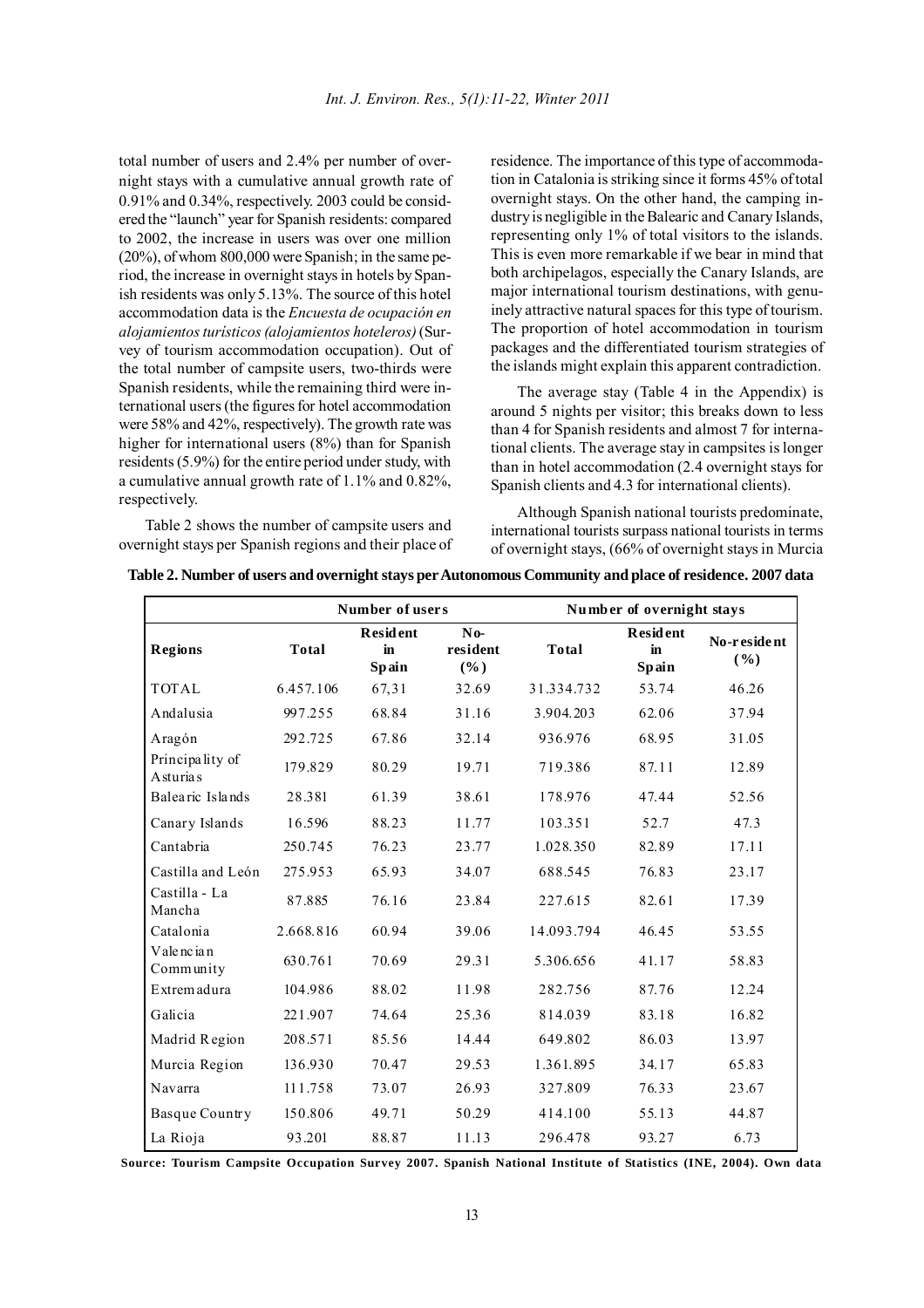|                                                                                                           | 2001           | 2002       | 2003       | 2004       | 2005       | 2006       | 2007       |
|-----------------------------------------------------------------------------------------------------------|----------------|------------|------------|------------|------------|------------|------------|
| TOTAL TRAVELERS                                                                                           | 6,058,349      | 6,020,078  | 7,032,588  | 6,673,924  | 6,556,150  | 6,619,748  | 6,457,106  |
| SPANISH                                                                                                   | 4,104,445      | 3,857,891  | 4,669,808  | 4,513,264  | 1,491,350  | 4,499,374  | 4,346,149  |
| Luxury and First (%)                                                                                      | 32.46          | 32.18      | 32.84      | 33.64      | 31.32      | 33.29      | 34.83      |
| Second (%)                                                                                                | 57.68          | 57.37      | 57.40      | 56.68      | 57.67      | 56.59      | 55.33      |
| Third (%)                                                                                                 | 9.86           | 10.45      | 9.76       | 9.69       | 11.01      | 10.12      | 9.84       |
| <b>FOREIGNERS</b>                                                                                         | 1,953,904      | 2,162,187  | 2,362,780  | 2,160,660  | 2,064,800  | 2,120,373  | 2,110,957  |
| Luxury and First(%)                                                                                       | 47.15          | 47.95      | 50.01      | 49.12      | 44.67      | 46.87      | 48.12      |
| Second $(\%$ )                                                                                            | 47.46          | 46.74      | 44.63      | 45.60      | 49.59      | 47.51      | 46.32      |
| Third (%)                                                                                                 | 5.39           | 5.32       | 5.35       | 5.29       | 5.74       | 5.63       | 5.57       |
|                                                                                                           |                |            |            |            |            |            |            |
| TOTAL OVERNIGHT STAYS                                                                                     | 600,742<br>30, | 31,272,685 | 31,115,203 | 30,418,990 | 31,182,401 | 31,922,173 | 31,334,732 |
| <b>SPANISH</b>                                                                                            | 881,229<br>16, | 16,277,082 | 16,852,264 | 16,685,367 | 17,055,156 | 17,478,871 | 16,840,814 |
| Luxury and First(%)                                                                                       | 35.55          | 35.85      | 34.28      | 34.92      | 34.09      | 33.16      | 35.68      |
| Second $(\%)$                                                                                             | 54.77          | 54.13      | 56.20      | 55.70      | 56.67      | 57.56      | 55.42      |
| Third (%)                                                                                                 | 9.68           | 10.01      | 9.53       | 9.38       | 9.24       | 9.28       | 8.90       |
| <b>FOREIGNERS</b>                                                                                         | 719,513<br>13, | 14,995,603 | 14,262,939 | 13,733,623 | 14,127,245 | 14,443,301 | 14,493,917 |
| Luxury and First $(\%$                                                                                    | 51.07          | 51.27      | 50.41      | 49.86      | 48.96      | 50.11      | 51.96      |
| Second (%)                                                                                                | 45.48          | 45.42      | 46.52      | 47.54      | 48.25      | 46.69      | 44.93      |
| Third (%)                                                                                                 | 3.45           | 3.31       | 3.06       | 2.59       | 2.79       | 3.20       | 3.11       |
| Source: Tourism Campsite Occupation Survey 2007. Spanish National Institute of Statistics 2008b. Own data |                |            |            |            |            |            |            |

*Analysis of Campsite Pricing*

14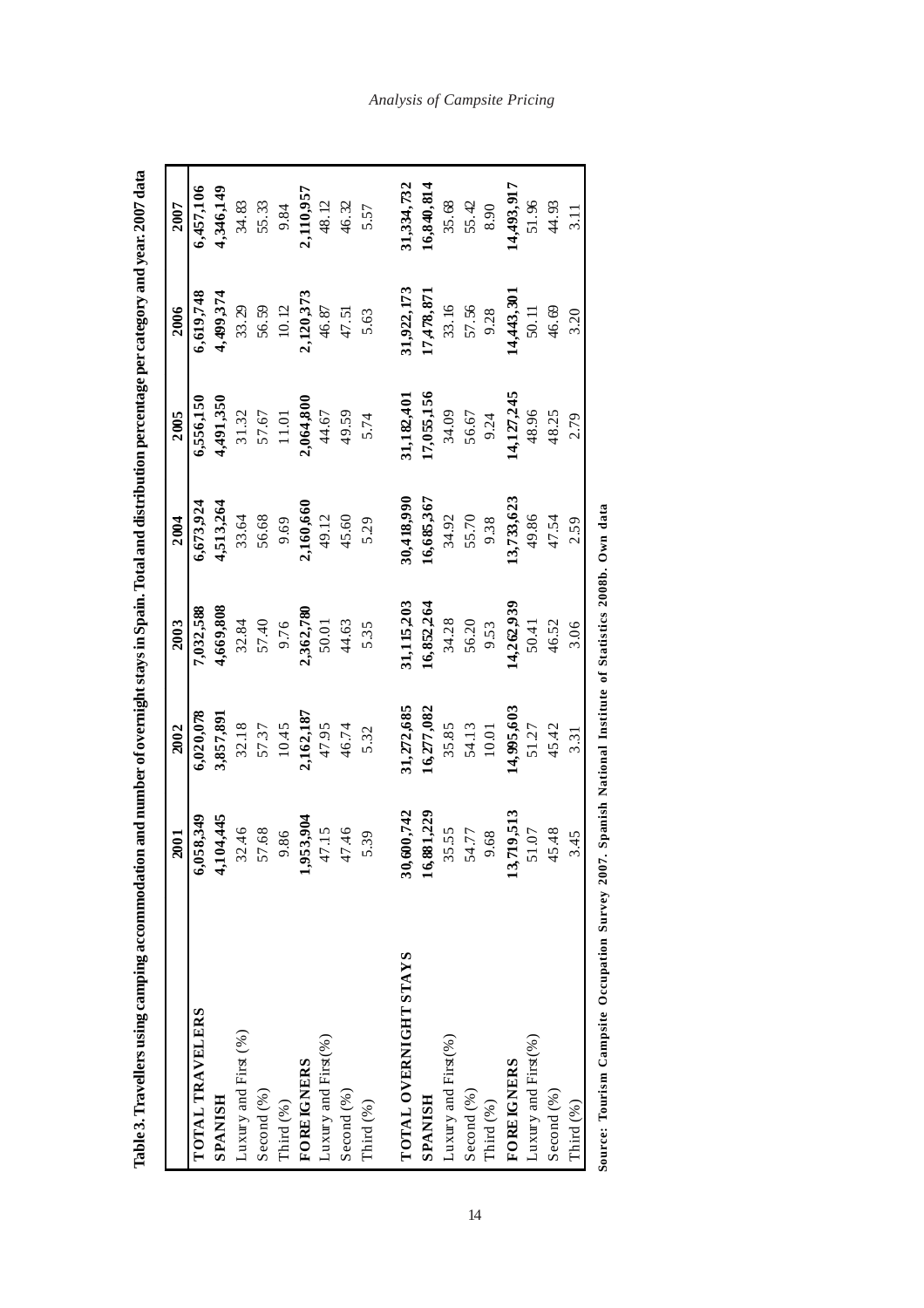and 60% in Valencia) in the Eastern Mediterranean regions. International users stay for longer, with an average of 22 nights per visitor in Murcia and almost 17 in Valencia. However, the average number of overnight stays per international visitor was greater in the Canary Islands, with 25.3 overnight stays per visitor in 2007.

The number of establishments operating in Spain is fairly stable. However, the activity of campsites, especially on the coast, seems to be strongly conditioned by the weather and summer seasonality (see Table 5 in the Appendix for basic data; to analyze the methodology used to create this, see INE, 2008a). In 2007, an average of 710 campsites were operating in Spain, offering over 480,000 places divided over 145,000 pitches. The mean size of the establishments underwent little change, with an average of about 670 places per campsite, divided over 200 pitches with space for 3-4 people per pitch. Each establishment provides employment for 7-8 workers. The high seasonality leads to a significantly low mean occupation level per pitch: less

than 38%. This contrasts with the mean hotel occupation rate for 2007 of 56%.

The use of new technologies for marketing the campsite industry is shown in Table 6. In 2003, barely half the campsites had a website, but 4 years later 80% of them had their own, and 76% had publicity on the Internet. These figures are significantly higher than those reported for hotel accommodation (67% and 62%, respectively). Nevertheless, the use of the Internet as a booking channel remained quite low — just 26.4% which was 10 points below that of hotel accommodation (36.4%) in 2007.

The data used in our study was taken from the 2007 Guide published by the Spanish Federation of Campsite Clubs (Federación Española de Clubes Campistas, FECC). This guide includes information gathered from a total of 1,201 Spanish campsites, including all registered campsites (1,152) and 49 unregistered sites. Incomplete or inconsistent records were eliminated after data analysis. The final sample included data on 1048 tourism campsites.

|                          | 2001 | 2002 | 2003 | 2004 | 2005 | 2006 | 2007 |
|--------------------------|------|------|------|------|------|------|------|
| <b>TOTAL</b>             | 5.05 | 5.19 | 4.42 | 4.56 | 4.76 | 4.82 | 4.85 |
| <b>SPANISH</b>           | 4.11 | 4.22 | 3.61 | 3.70 | 3.80 | 3.88 | 3.87 |
| Luxury and First $(\% )$ | 4.50 | 4.70 | 3.77 | 3.84 | 4.13 | 3.87 | 3.97 |
| Second $(\% )$           | 3.91 | 3.98 | 3.53 | 3.63 | 3.73 | 3.95 | 3.88 |
| Third $(\% )$            | 4.04 | 4.04 | 3.52 | 3.58 | 3.19 | 3.56 | 3.50 |
| <b>FOREIGNERS</b>        | 7.02 | 6.94 | 6.04 | 6.36 | 6.84 | 6.81 | 6.87 |
| Luxury and First $(\% )$ | 7.61 | 7.42 | 6.08 | 6.45 | 7.50 | 7.28 | 7.41 |
| Second $(\% )$           | 6.73 | 6.74 | 6.29 | 6.63 | 6.66 | 6.69 | 6.66 |
| Third $(\% )$            | 4.49 | 4.31 | 3.45 | 3.12 | 3.33 | 3.88 | 3.84 |

**Table 4. Mean number of campsite users according to nationality and category of the establishment. 2007 data**

**Source: Tourism Campsite Occupation Survey 2007. Spanish National Institute of Statistics 2008b. Own data**

**Table 5. Mean yearly supply, mean weighted occupation and employees. 2007 data**

| Year | <b>O</b> pen<br>Camp sites <sup>1</sup> | <b>E</b> st imated<br>spaces <sup>1</sup> | <b>Estimated</b><br>pitches <sup>1</sup> | <b>Est imated</b><br>occu pied<br>p itches <sup>1</sup>                                   | <b>Pitches</b><br>o ccu pie d<br>$\frac{9}{6}$ <sup>2</sup> | <b>Weekend</b><br>occupation<br>$\frac{9}{6}$ <sup>2</sup> | $E$ mp loyees <sup>1</sup> |
|------|-----------------------------------------|-------------------------------------------|------------------------------------------|-------------------------------------------------------------------------------------------|-------------------------------------------------------------|------------------------------------------------------------|----------------------------|
| 2001 | 805                                     | 466.775                                   | 144.106                                  |                                                                                           | 32.36                                                       | ٠                                                          | 5.007                      |
| 2002 | 735                                     | 485,867                                   | 148,329                                  | 19.107.164                                                                                | 35.07                                                       |                                                            | 5.220                      |
| 2003 | 713                                     | 475,361                                   | 143,041                                  | 18, 168, 976                                                                              | 34.66                                                       | 38.60                                                      | 5.117                      |
| 2004 | 727                                     | 487,824                                   | 146,087                                  | 19,390,553                                                                                | 36.16                                                       | 39.17                                                      | 5.291                      |
| 2005 | 731                                     | 490.176                                   | 146.682                                  | 19,747,310                                                                                | 36.72                                                       | 39.57                                                      | 5.398                      |
| 2006 | 717                                     | 482,163                                   | 144.480                                  | 20,005,229                                                                                | 37.79                                                       | 40.80                                                      | 5.444                      |
| 2007 | 710                                     | 480,066                                   | 145,088                                  | 20,081,126                                                                                | 37.79                                                       | 40.55                                                      | 5.579                      |
|      |                                         |                                           |                                          | Notes: $\frac{1}{1}$ : Yearly average; $\frac{2}{1}$ : Mean weighted occupation per pitch |                                                             |                                                            |                            |

**Source: Tourism Campsite Occupation Survey 2007. Spanish National Institute of Statistics 2008b. Own data**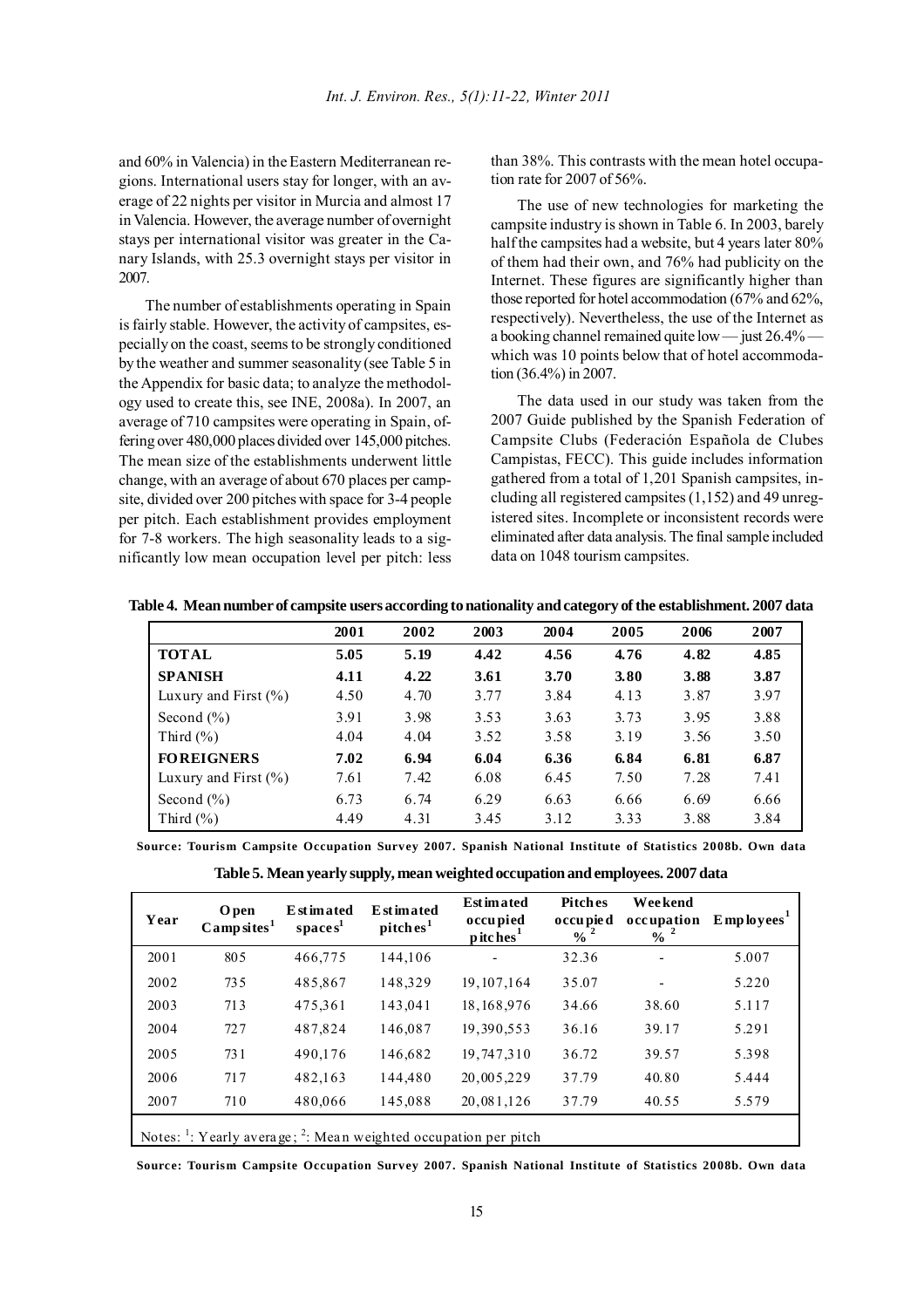| Year | <b>Operated</b><br>camp site $s^1$         | With website % | With online<br>booking % | With online<br>publicity $\%$ |  |  |  |  |  |
|------|--------------------------------------------|----------------|--------------------------|-------------------------------|--|--|--|--|--|
| 2001 | 805                                        | na             | na                       | na                            |  |  |  |  |  |
| 2002 | 735                                        | na             | na                       | na                            |  |  |  |  |  |
| 2003 | 713                                        | 46.98          | na                       | na                            |  |  |  |  |  |
| 2004 | 727                                        | 52.69          | na                       | na                            |  |  |  |  |  |
| 2005 | 731                                        | 67.39          | 20.93                    | 62.86                         |  |  |  |  |  |
| 2006 | 717                                        | 72.78          | 22.90                    | 68.63                         |  |  |  |  |  |
| 2007 | 710                                        | 80.23          | 26.40                    | 75.85                         |  |  |  |  |  |
|      | Notes: Annual Mean; na, data not available |                |                          |                               |  |  |  |  |  |

**Table 6. Use of new technologies for marketing campsite establishments. 2007 data**

**Source: Tourism Campsite Occupation Survey 2007. Spanish National Institute of Statistics 2008b. Own data**

The database included information on 119 observable features in each establishment, thus providing an extremely comprehensive description of tourism campsites in Spain.

 Beside the official category awarded to the establishment, as mentioned above, the FECC adds their own category (called "tents"), which is based on the quality of the amenities, cleaning facilities, cleanliness, and the service and care of campers. Thus, campsites are ranked from 1 to 5 "tents", according to the reports on the establishment as a whole provided by the users.

The attributes described in the database are classified into groups (the number of attributes in each group is given in parentheses), which serve as the basis for the set of variables of the model: Location (10); Land (4); Woodland (5); Facilities and services (32); Sports (14); Rental (3); Accommodation (30) and Price (21).

From these potential variables, the empirical models finally included 14 independent variables (for information on the descriptive statistics and the definition of variables, see Table A7 in the Appendix). The choice of variables was based on their economic significance and on expectations regarding their effect on the price of the service, as well as on econometric criteria related to their statistical significance within the selected empirical models. To this end, an exploratory analysis of available variables was previously conducted by obtaining the condition number and creating a correlation matrix to detect multicollinearity. The information obtained with these techniques revealed evidence of severe multicollinearity, and so those variables with clear signs of this were eliminated from the model providing their removal did not involve losing the structural meaning of the model. Solution contributed by Novales (1993) who suggests that this procedure might be the most appropriate. Thus, the problem of multicollinearity in the explanatory variables was largely solved.

The geographical area analyzed was peninsular Spanish, and the establishments were grouped into 4 locations: Andalusia; the Centre (including Extremadura, Castilla La Mancha, Madrid and Castilla León); the East (including Murcia, the Valencian Community and Catalonia); and the North (Aragón, Navarra, La Rioja, Basque Country, Cantabria, Asturias and Galicia). These areas served to create 4 dummy variables included in the model.

Regarding the dependent variable, and to standardize the information on each establishment, a mean daily price for the stay was estimated. This price includes the use of one pitch with electricity, occupied by 2 adults and 2 children, with 1 car and a caravan in the high season.

# **RESULTS & DISCUSSION**

Since the database available provides information on the price of camping services and their attributes, we have applied hedonic methodology to this analysis. The hedonic model has its roots in work from the 1920s (Haas (1922), Wallace (1926) or Waught (1928)) and the pioneering study by Court (1939). In the 1950s, Houthakker (1952) and Tinbergen (1956) provided the first theoretical formulations of the model, but it was not until the mid-1960s, following the innovations of Griliches (1961), that Lancaster (1966, 1971 and 1979), developed the theory of consumer behaviour regarding the demand of different goods with identifiable and objectively evaluable attributes. This can be considered the first basic step in the literature to understand the pricing of a given good's attributes. A complete analysis of the evolution of this model can found in García-Pozo (2007). However, it was not until the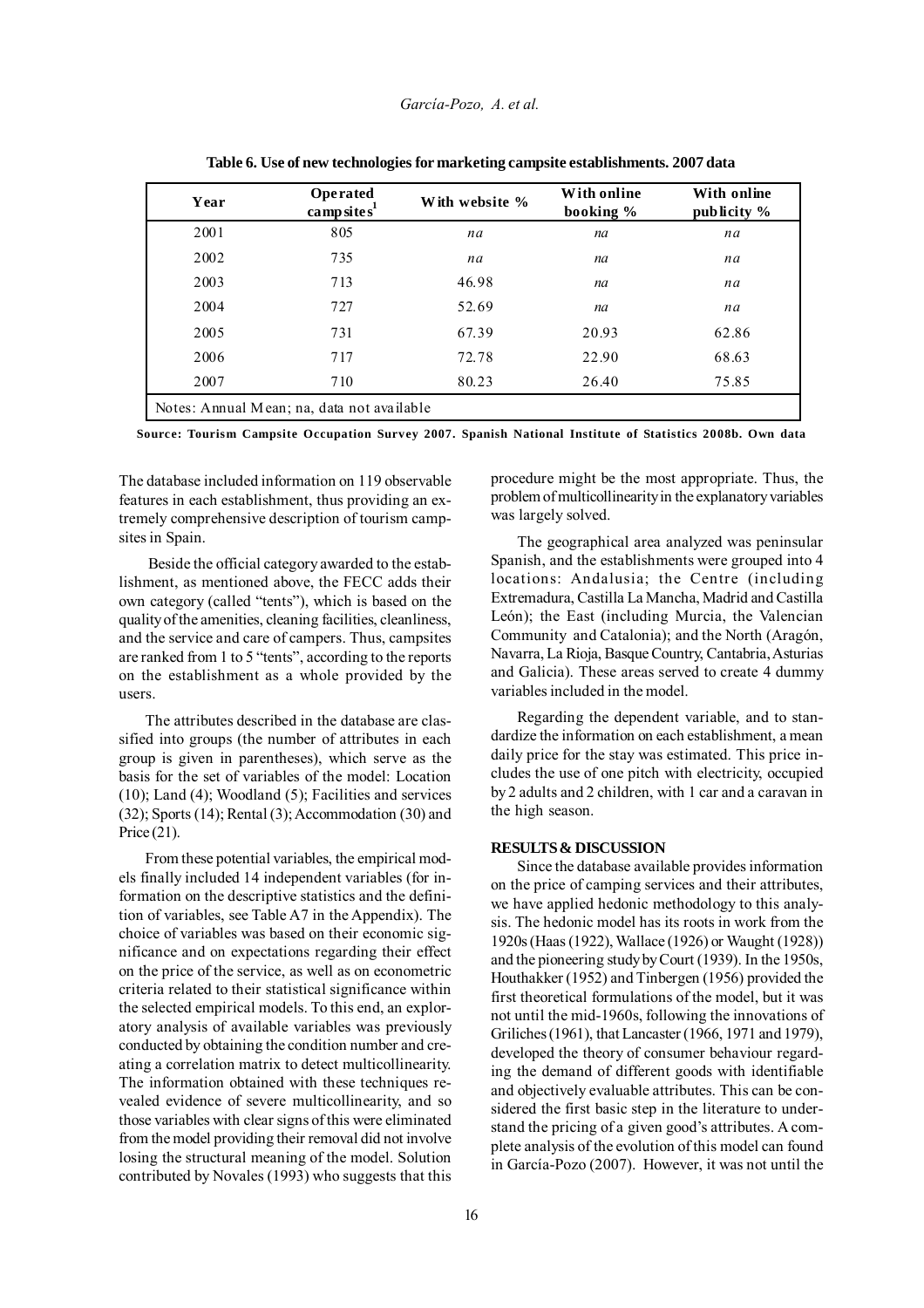| <b>Variables</b>      | Mean   | <b>SD</b> |
|-----------------------|--------|-----------|
| <b>PRECIO</b>         | 32.714 | 9.947     |
| <b>CALIFICAC</b>      | 2.551  | 0.757     |
| Q O ECOL              | 0.022  | 0.147     |
| WIFI                  | 0.105  | 0.307     |
| <b>BUNGALOWS</b>      | 0.591  | 0.492     |
| AC DIR MAR            | 0.167  | 0.373     |
| DE COSTA              | 0.508  | 0.500     |
| WC.                   | 25.479 | 26.163    |
| <b>SERV GENER</b>     | 5.827  | 1.866     |
| SERVICIOS OCIO Y REST | 4.243  | 1.318     |
| NUM PISCINAS          | 1.146  | 0.957     |
| <b>EXTENSION HA</b>   | 3.843  | 7.488     |
| <b>CENTRO</b>         | 0.159  | 0.366     |
| ANDALUCIA             | 0.129  | 0.335     |
| <b>NORTE</b>          | 0.286  | 0.452     |
| <b>ESTE</b>           | 0.426  | 0.495     |

**Table 7. Descriptive statistics and definition of the model variables**

**Source: Federación Española de Clubes Campistas (2007) and own data**

Notes: PRECIO: price for the stay defined in this paper  $(\mathbf{f})$ ; CALIFICAC: Number of "tents" (1 to 5). Quantitative variable; Q\_O\_ECOL: Distinction of quality or ecological establishment. Dummy variable.

WIFI: wireless Internet in the establishment. Dummy variable; BUNGALOWS: Bungalows available in the establishment. Dummy variable; AC\_DIR\_MAR: Direct access to the beach from campsite. Dummy variable; DE\_COSTA: Establishment located on the coast. Dummy variable; WC: Number of working toilets in the campsite. Dummy variable; SERV\_GENER9 <sup>1</sup>: Number of general services offered by the establishment, including: supermarket, bus services, day-care center, public telephone, credit cards accepted, cash points, children's park, health care, automatic wash for vehicles, and safes (from 1 to 7). Quantitative variable; SERVICIOS\_OCIO\_Y\_REST: Number of leisure and restaurant services offered by the establishment, including: bar, restaurant, social and meeting rooms, discotheque, barbecues, pub and recreational activities (1 to 10). Quantitative variable; NUM\_PISCINAS: Number of swimming pools offered by the establishment. Quantitative variable; EXTENSION HA: Size of campsite (hectares). Quantitative variable; CENTRO: Establishment located in one of the autonomous communities included in this group. Dummy variable; ANDALUCIA: Establishment located in Andalusia. Dummy variable; NORTE: Establishment located in one of the autonomous communities included in this group. Dummy variable; ESTE: Establishment located in one of the autonomous communities included in this group. Dummy variable.

3 An approach similar to the one used for this variable and the following one can be found in Mangion et al. (2005).

publication of the study by Rosen (1974) that hedonic methodology was provided with a microeconomic foundation that enabled it to formalize empirical contributions. From that time onwards, Rosen's model was accepted as the paradigm of the hedonic approach.

The versatility of the hedonic pricing model and the attributes of tourism products has encouraged its use, although as Mangion et al. (2005) pointed out, this is not very widespread in scientific studies of the tourism sector, especially in those focusing on how pricing is fixed. The hedonic model has been used to analyze price competition between tourism operators (Espinet *et al.,* 2001), to measure the effect of quality on companies (Campos and Sánchez, 2002) and tourism destinations (Mangion *et al.,* 2005), and to analyze the price of tourism packages in Spain (Sinclair *et al.,* 1990) and Norway (Thrane, 2005). Numerous studies have used this model for the hotel industry. For example, Jaime (1999) and Espinet et al. (2003), (2003) analyzed hotel pricing in Spain; Papatheodoruo (2002) and Hamilton (2007), studied the demand for accommodation in Mediterranean and coast hotels; and Monty and Skidmore (2003) conducted hedonic measurement of some particular aspects of the hotel sector.

However, few studies have applied hedonic methodology to the camping sector to elucidate the effect of certain attributes on pricing. Some works have included campsites as an explanatory dummy variable to analyze the demand for certain recreational activi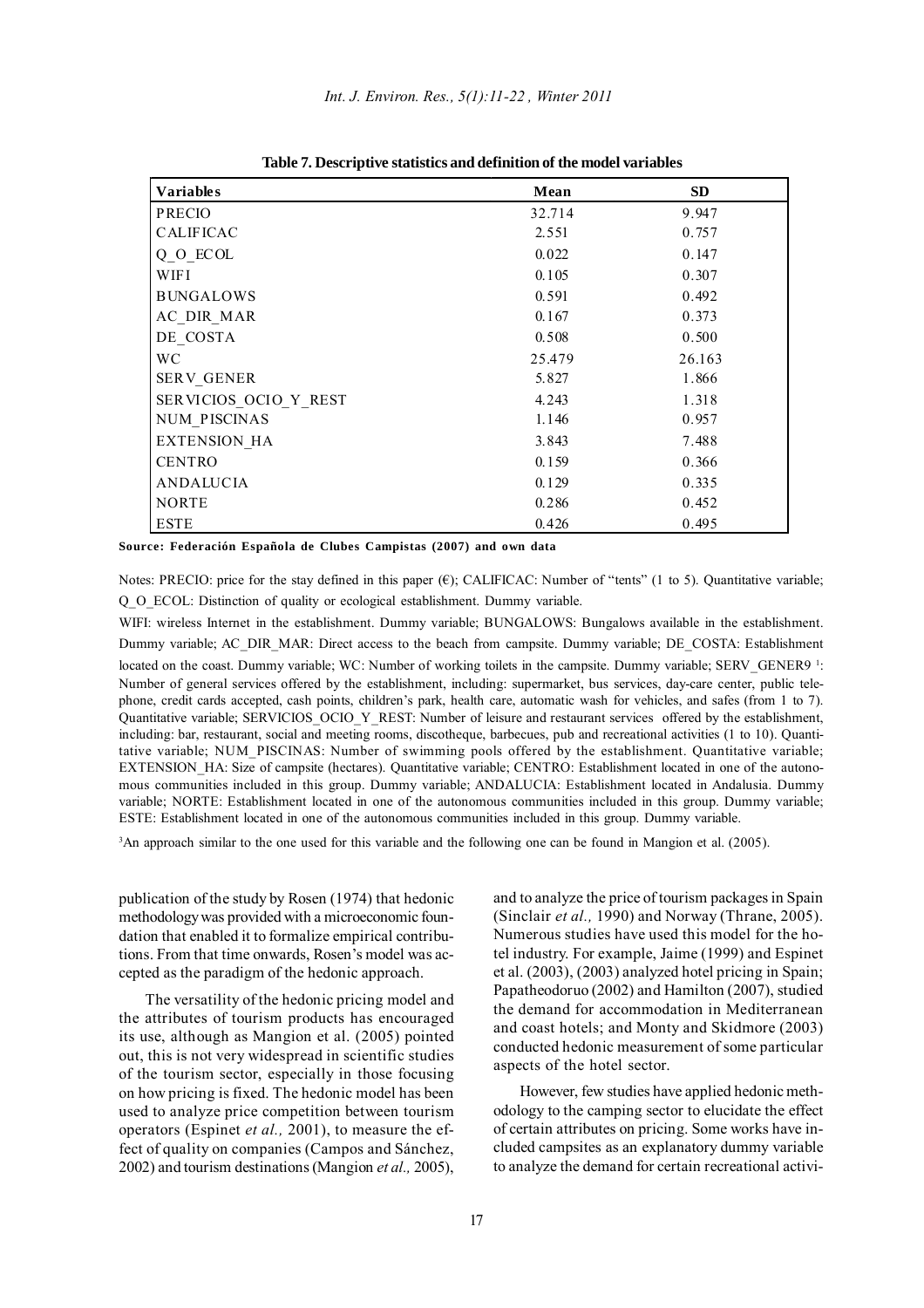ties and have used hedonic methodology or the hedonic travel cost variation (Yeh *et al.,* 2004; Holmes *et al.,* 1995; Landry *et al.,* 2007). Brox (1995) also made estimates of campsite demand using this methodology.

Having defined the potential variables for the model, the next step was to choose the functional form of the equations.

Using the simple hedonic estimate, the most suitable functional form was chosen from the four most widely used—linear, semilog, double log and inverse by calculating their goodness-of-fit and taking the one with a higher value. The criteria applied to choose the best adjustment were as follows: the greatest number of explanatory variables with statistical and economic significance (the former was measured using the Tstatistic and the latter using the coefficient's value and associated sign); the value of adjusted  $\mathbb{R}^2$ ; and the Schwarz criterion to evaluate the estimated models.

Double log functional and inverse forms did not provide statistically acceptable results, and were discarded. Applying the criteria yielded contradictory results for the following linear form

$$
p = \beta_0 + \sum_{k=1}^{K} \beta_k z_k + u_k \quad \text{and} \quad \text{semilog}
$$

*K*

$$
\ln p = \beta_0 + \sum_{k=1}^{K} \beta_k z_k + u_k
$$
 form. For this reason,

both functional forms of the model are presented. On the other hand, and due to the heteroskedasticity of the error term in the regressions (shown by the results of White's test), we applied White's methods (1980) to all the regressions presented. Using the Ordinary Least Square estimation method, with a robust variance and covariance matrix regarding heteroskedasticity, we obtained some estimates of the attributes that were not affected by heteroskedasticity. This means that the estimators are robust because they are nonbiased for any sample size and their variance tends to zero as the size of the sample increases.

The linear model estimates were as follows, with the dummy variable representing the ESTE (East) area as the reference category:

 $Precio = \beta_{0} + \beta_{1}CALIFICAC + \beta_{2}Q\_O\_ECOL + \beta_{3}WIFI$ *+ β<sup>4</sup> BUNGALOWS + β<sup>5</sup> AC\_DIR\_MAR + β<sup>6</sup> DE\_COSTA*  $\beta$ <sub>2</sub> $WC+$  $\beta_s$ *SERV\_GENER β9 SERVICIOS\_OCIO\_Y\_REST + β10NUM\_PISCINAS*  $\beta$  *i*<sub>EXTENSION\_HA +  $\beta$ <sub>12</sub>CENTRO</sub>  $\beta$ <sup>*,ANDALUCIA* +  $\beta$ <sub>*14</sub>NORTE*</sup></sub>

In the semilog estimate, the first term of the previous expression changes to "lnprecio".

Table A8 shows the results from the estimations according to the established criteria. The linear regression presents a greater number of explanatory variables with statistical and economic significance (14 vs 11 variables) and adjusted  $\mathbb{R}^2$  is higher (54.3% vs. 51.6%). However, the Schwarz criterion for the semilog regression shows a value closer to zero (-0.247 versus 6.734 in the linear regression). This justifies the inclusion of both functional forms in this paper.

Together with the coefficients and statistics, Table 7 shows the standardized coefficients of each explanatory variable in both models. The standardized regression coefficients were calculated using

$$
\beta_i^{\text{est.}} = \beta_i \cdot \left( \frac{S_i}{S_{\text{var.dep.}}}\right)
$$
. Where  $\beta_i^{\text{est.}}$  represents

the standardized coefficient of variable *i*,  $\beta$ <sub>*i*</sub> the nonstandardized coefficient, *Si* the standard deviation of variable *i,* and *Svar.dep* the standard deviation of the dependent variable.These estimations make it possible to assess the relative importance of each variable in the regression, since they eliminate the effect of the units of measure for each variable. Thus, the variable representing the category of the establishment, and those referring to location, have a high relative importance in both models. This is also the case for the variable number of general services offered by the establishment.

Table 9 shows the implicit hedonic prices estimated for the statistically significant variables in the two functional forms. First, it should be pointed out that these implicit prices represent the marginal value of each attribute according to both providers and users, whereas the remaining attributes stay the same. Secondly, between lower and higher values of the confidence intervals built for the implicit prices are included estimated values for the respective variables regardless of the econometric specification used, when those were statistically significant. For this reason, it can be stated that both specifications yield statistically similar results for most of the attribute estimates.

On the other hand, higher values in the linear regression are assigned in absolute terms to establishments located in areas other than the reference location (the East). In fact, when a campsite is located in the Central area, the market reduces the value assigned by more than 6 $\epsilon$ , with a 3.513 $\epsilon$  and 4.647 $\epsilon$  reduction when located in Andalusia or in the Northern area, respectively.

The high marginal value estimated for ecological campsites is noteworthy and for those with quality distinctional "tent". In other words, the value differ-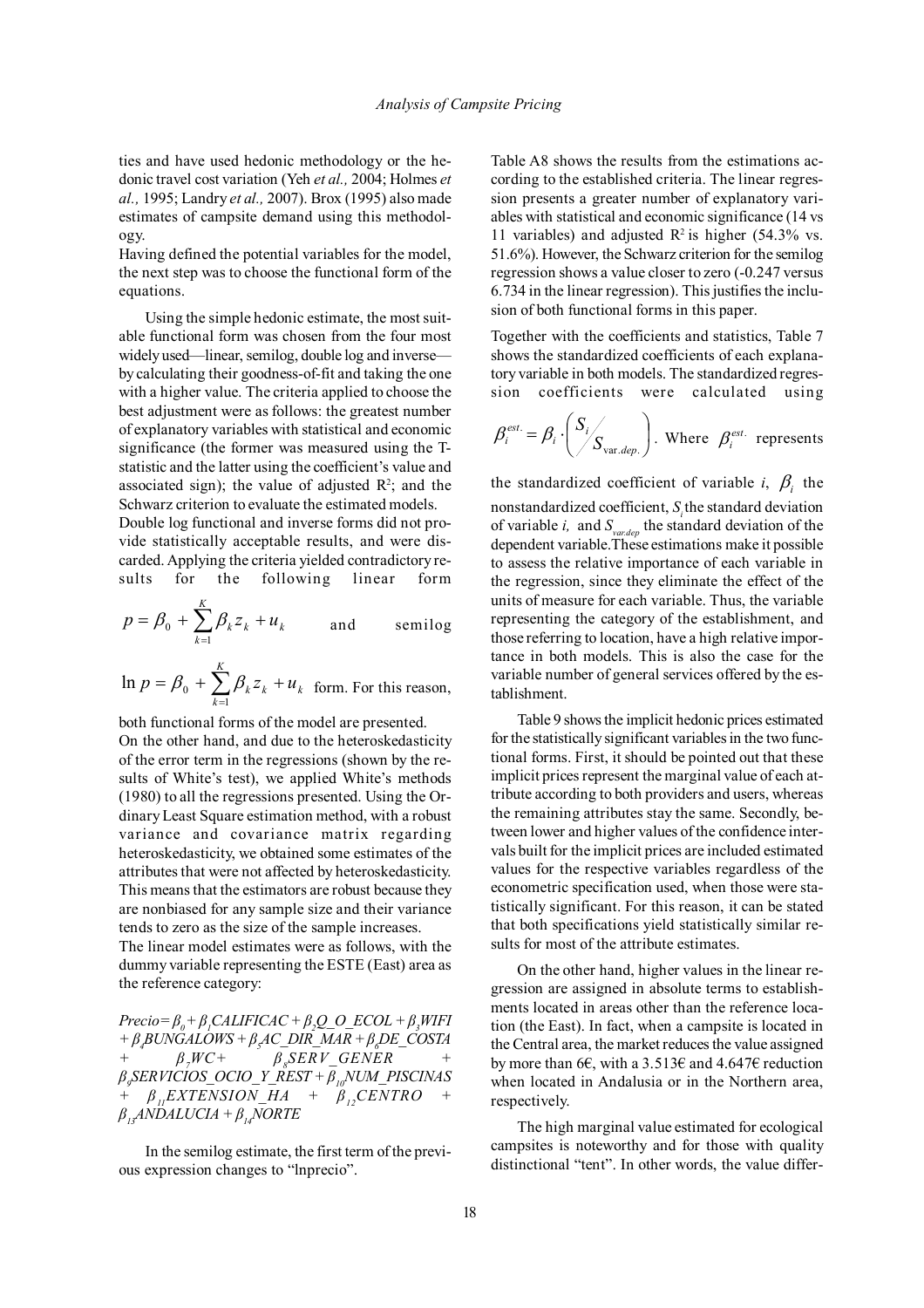|                                         |              | Linear      |                                  |              | Semilog     |                                 |
|-----------------------------------------|--------------|-------------|----------------------------------|--------------|-------------|---------------------------------|
|                                         | Coefficients | t-statistic | Standardized<br>c oe ffic ie nts | Coefficients | t-statistic | Standardized<br>c oe ffic ients |
| $\beta_0$                               | 18.637       | (17.357)    |                                  | 3.015        | (91.680)    |                                 |
| $\beta_0$                               | 2.075        | (5.025)     | 0.158                            | 0.067        | (5.944)     | 0.173                           |
| <b>CALIFICAC</b>                        | $4.361*$     | (1.962)     | 0.064                            |              |             | 0.019                           |
| $Q_0$ _ECOL                             | 1.824*       | (2.253)     | 0.056                            |              |             | 0.029                           |
| WIFI                                    | 1.138        | (2.647)     | 0.056                            | 0.038        | (2.644)     | 0.063                           |
| <b>BUNGALOWS</b>                        | 1.968        | (2.875)     | 0.074                            | 0.054        | (2.928)     | 0.069                           |
| AC_DIR_MAR                              | 2.395        | (4.070)     | 0.120                            | 0.081        | (4.855)     | 0.138                           |
| DE_COSTA                                | 0.064        | (3.144)     | 0.168                            | 0.001        | (3.140)     | 0.088                           |
| <b>WC</b>                               | 0.825        | (4.819)     | 0.155                            | 0.030        | (5.761)     | 0.190                           |
| <b>SERV GENER</b>                       | $0.372*$     | (1.973)     | 0.049                            |              |             | 0.038                           |
| SERVICIOS OCI<br>O Y REST               | 0.820        | (3.255)     | 0.079                            | 0.028        | (3.428)     | 0.090                           |
| NUM PISCINAS                            | $0.049*$     | (2.128)     | 0.037                            | 0.002        | (2.904)     | 0.040                           |
| <b>EXTENSION HA</b>                     | $-6.751$     | $(-11.118)$ | $-0.249$                         | $-0.227$     | $(-10.410)$ | $-0.284$                        |
| <b>CENTRO</b>                           | $-3.513$     | $(-5.354)$  | $-0.118$                         | $-0.105$     | $(-4.856)$  | $-0.120$                        |
| <b>ANDALUCIA</b>                        | $-4.647$     | $(-8.732)$  | $-0.211$                         | $-0.134$     | $(-8.022)$  | $-0.207$                        |
| Adjusted $R^2$                          |              | 0.543       |                                  |              | 0.516       |                                 |
| F Statistic                             |              | 89.946      |                                  |              | 78.720      |                                 |
| Sum-squared<br>residue                  |              | 46686.876   |                                  |              | 43.404      |                                 |
| Schwarz Criterion                       |              | 6.734       |                                  |              | $-0.247$    |                                 |
| Number of<br><i><b>Observations</b></i> |              | 1048        |                                  |              | 1048        |                                 |

**Table 8. Linear and semilog regression estimates**

**Note: All values are statistically significant at 1%, except for those marked with asterisks which are significant at 5%.**

**Source: Federación Española De Clubes Campistas (2007) and own data.**

ence between an establishment in the lowest category (1 "tent") and another in the highest category (5 "tents") is around 8.3€. The remaining quantitative variables have a lower marginal value, around 0.049€ per each additional hectare of land, and up to  $0.825 \in$ per every extra general service provided.

### **CONCLUSION**

This paper analyzes the camping market using hedonic methodology. The aim is to increase the amount of literature on this type of sustainable and natural accommodation, and to analyze the marginal influence of the different components on the final pricing of the service.

We started by analysing the structural framework of camping tourism. This sector accounts for 6.32% of total accommodation in the Spanish tourism sector, well behind hotel and apartment accommodation, but

significantly higher than rural accommodation. Almost 6.5 million users stayed in Spanish campsites in 2007, two-thirds of whom were Spanish residents. Camping is especially important on the entire Spanish Mediterranean coast, and in Catalonia — an area which pioneered camping in Spain — with over 41% of total users and 45% of total overnight stays.

Despite its relative importance, studies in this field are very scarce, especially regarding price analysis using hedonic methods. The available literature normally focuses on regions or even on small communities, but is practically nonexistent at the national level. The attributes and theoretical conditions of the subsector make it suited to hedonic methodology. On the other hand, the database available permits us to obtain implicit marginal prices for each attribute using Ordinary Least Square estimates.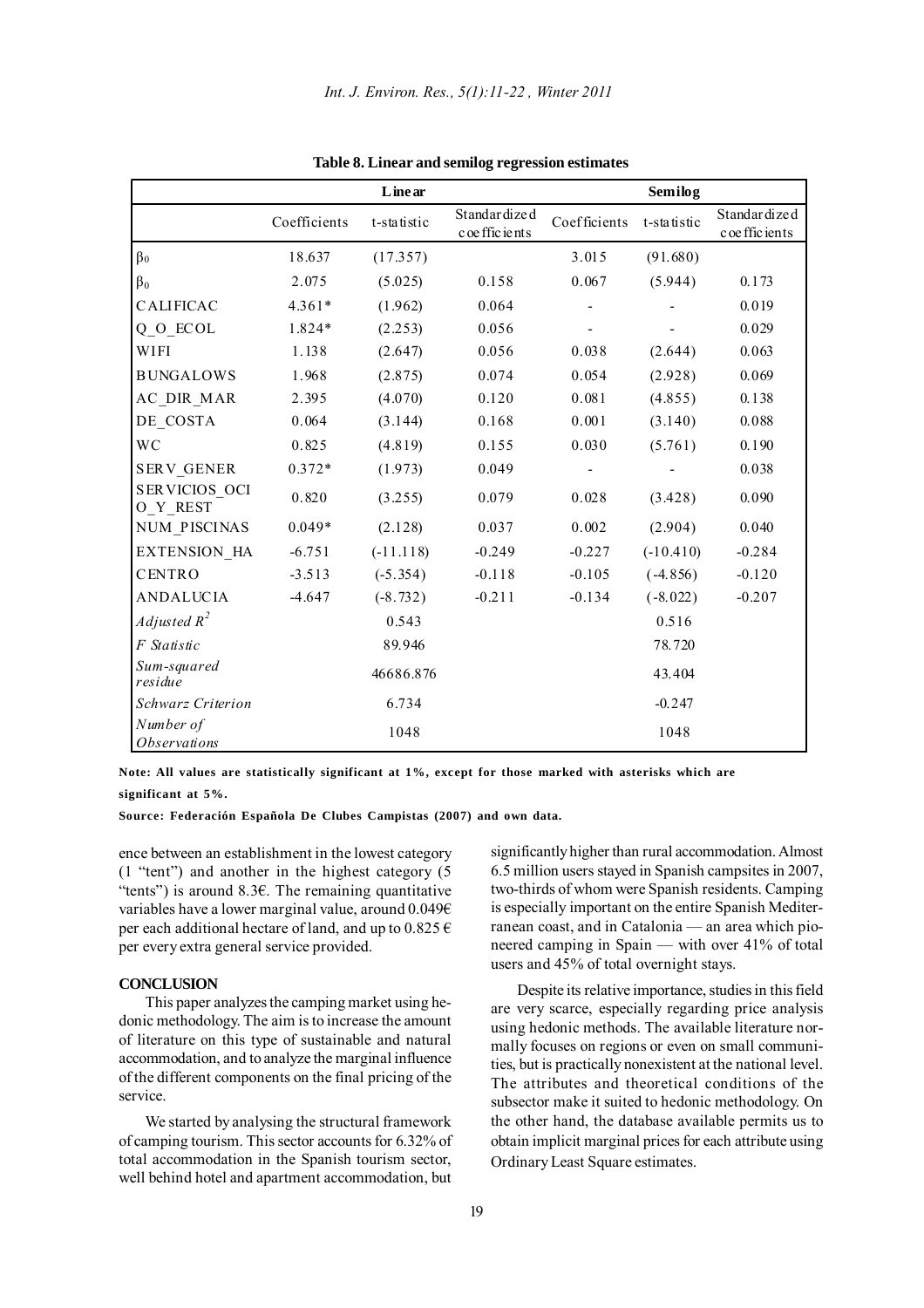|                          |                                 | Linear <sup>1</sup> |                                | Semilog <sup>2</sup> |                     |                                |  |
|--------------------------|---------------------------------|---------------------|--------------------------------|----------------------|---------------------|--------------------------------|--|
|                          | Lower <sup>a</sup> $(\epsilon)$ | Higher $(\epsilon)$ | Implicit<br>price $(\epsilon)$ | Lower $(\epsilon)$   | Higher $(\epsilon)$ | Implicit<br>price $(\epsilon)$ |  |
| <b>CALIFICAC</b>         | 1.266                           | 2.885               | 2.075                          | 1.467                | 2.910               | 2.188                          |  |
| $Q_0$ ECOL               | 0.004                           | 8.718               | 4.361                          |                      |                     |                                |  |
| WIFI                     | 0.237                           | 3.412               | 1.824                          |                      |                     |                                |  |
| <b>BUNGALOWS</b>         | 0.295                           | 1.981               | 1.138                          | 0.337                | 2.181               | 1.259                          |  |
| AC DIR MAR               | 0.626                           | 3.310               | 1.968                          | 0.624                | 3.019               | 1.821                          |  |
| DE COSTA                 | 1.242                           | 3.549               | 2.395                          | 1.682                | 3.840               | 2.761                          |  |
| <b>WC</b>                | 0.024                           | 0.103               | 0.064                          | 0.012                | 0.052               | 0.032                          |  |
| <b>SERV GENER</b>        | 0.489                           | 1.160               | 0.825                          | 0.644                | 1.309               | 0.977                          |  |
| SERVICIOS OCIO<br>Y REST | 0.002                           | 0.742               | 0.372                          |                      |                     |                                |  |
| NUM PISCINAS             | 0.326                           | 1.314               | 0.820                          | 0.386                | 1.418               | 0.902                          |  |
| <b>EXTENSION HA</b>      | 0.004                           | 0.095               | 0.049                          | 0.016                | 0.085               | 0.051                          |  |
| <b>CENTRO</b>            | $-7.941$                        | $-5.561$            | $-6.751$                       | $-8.068$             | $-5.236$            | $-6.652$                       |  |
| <b>ANDALUCIA</b>         | $-4.798$                        | $-2.227$            | $-3.513$                       | $-4.642$             | $-1.852$            | $-3.247$                       |  |
| <b>NORTE</b>             | $-5.690$                        | $-3.604$            | $-4.647$                       | $-5.178$             | $-3.020$            | $-4.099$                       |  |

**Table 1. Estimated implicit hedonic prices of attributes for the linear and semilog functional forms**

a The lower and higher values of the implicit price of the variables are based on a 95% confidence interval for the estimated implicit prices.

1. In this functional form, the estimated coefficients for each variable represent the implicit prices of the attribute, since the implicit price =  $\frac{\partial p}{\partial x_k} = \beta_k$ , therefore, the regression coefficients  $\beta_k$  ( $k = 1,..., K$ to a unitary change in the k-th attribute, when the variable is quantitative. If variable *x* is a dummy variable, the marginal change in price occurs when the condition expressed by such a variable is fulfilled .

2. In this case, the regression coefficients *β<sup>k</sup>* will measure the percentual variations of the dependent variable in relation to unitary changes in the quantitative explanatory variables. The dummy variables measure the same increase in percentage when the condition that justifies the variable is fulfilled, providing that we use Halvorsen and Palmquist's criterion (1980) to calculate the relative effect on the dependent variable due to variations in a dummy variable. This effect, which we can call  $g_k$  is calculated by the expression  $g_k = e^{\beta_f} - I$ , where  $\beta_f$  represents the coefficient of the dummy variable under consideration. On the other hand, the implicit hedonic prices of the attributes are determined by:

 $\frac{\partial p}{\partial x_k} = \beta_k \cdot p$  and  $\frac{\partial p}{\partial x_k} = g_k \cdot p$ respectively, where *p* is the mean value for the variable price (see Table A6 in the

Appendix).

This work presents the coefficient estimates of two hedonic regressions that served to obtain the implicit prices of the attributes under consideration. The study reveals that the variables with more weight in the model were those referring to geographical location, category of the establishment (2.075€ per category), general services at the campsite, proximity to the coast (2.395€), and access to the beach (1.968 $\varepsilon$ ). On the other hand, the implicit price shows marginal values that indicate the importance in the market of access to wireless Internet  $(1.824E)$ .

However, the attributes with the highest marginal value in this market are having the distinction of quality or being classified as an ecological establishment  $(4.361\epsilon)$ , ie, more than 13% of the mean reference price. This fact clearly shows the importance of both these aspects to users.

The data confirm that environmental awareness among camping companies is essential to their image and offer, together with the improved facilities witnessed in recent years. Similarly the data should encourage public administrations involved in tourism to include campsites in sustainable tourism development policies as an alternative accommodation which is environmentally friendly and is widely accepted by tourists.

## **REFERENCES**

Bull, A. (1994). La economía del sector turístico. (Madrid: Alianza Editorial).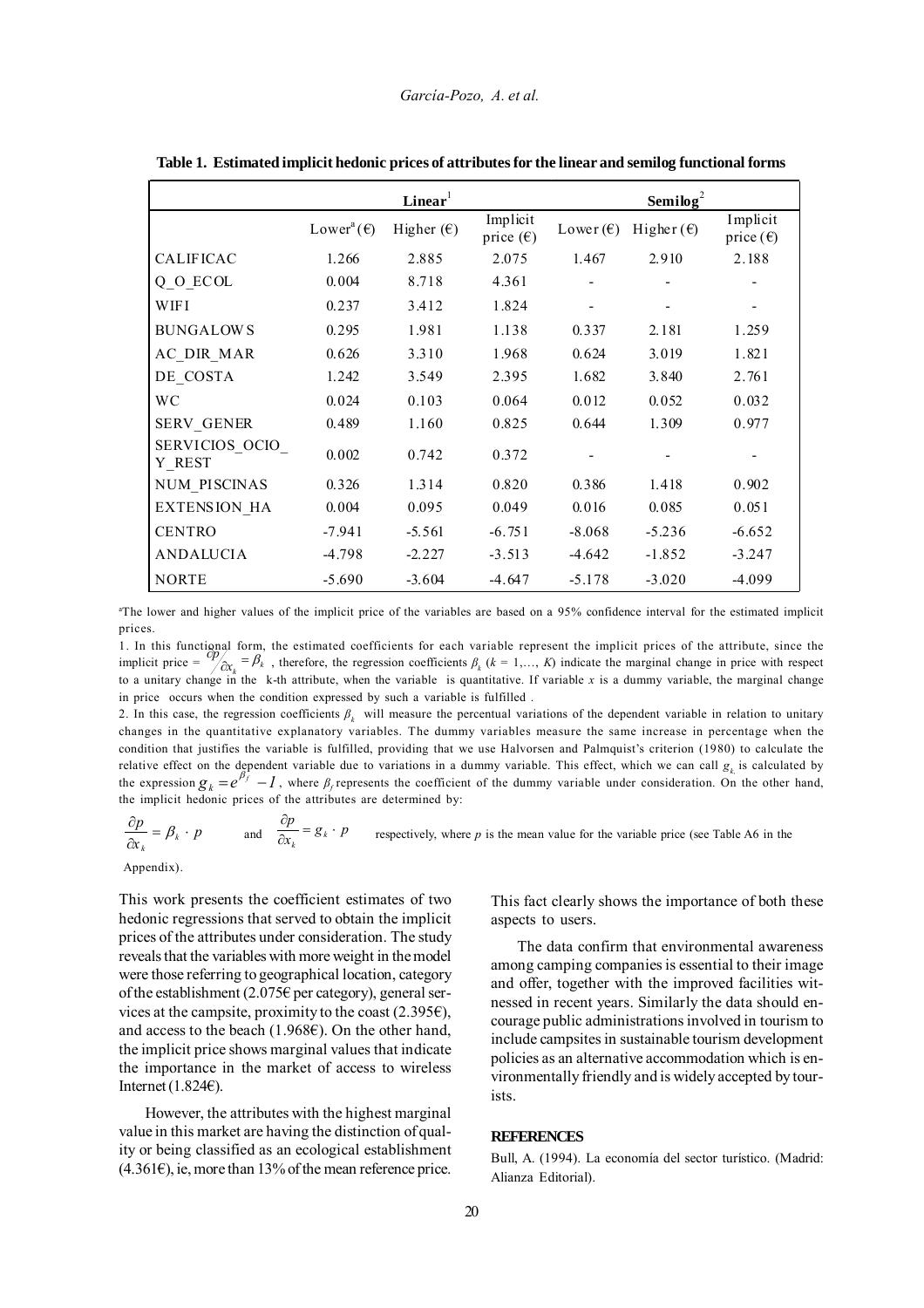Baena, A; Gómez, M. and Granero, A. (2008). La sostenibilidad del medioambiente a través de las actividades físico-deportivas en el medio natural y su importancia en la educación ambiental. Investigación Educativa, **12 (22)**, 173- 193.

Barke, M. and France, L. (1986). Tourist accommodation in Spain 1971-1981. Tourism Management, September, pp. 181-196.

Brox,J. (1995). Forecasting the demand for camping in Ontario's provincial parks: an application of the hedonic travel cost model (an abstract) (Paper presented at the 15th International Symposium on Forecasting, International Institute of Forecasters, Toronto, Canadá).

Campos-Soria, J. A. and Sánchez-Ollero, J. L. (2002). Indicadores de calidad en el servicio de alojamiento hotelero: metodología y caso aplicado. (in V. Blanquer (Coord.): La calidad integral del turismo*.* Benicasim).

Court, A. T. (1939). Hedonic price indexes with automobile examples. (in The Dynamics of Automobile demand. Ed. General Motors Corporation, pp. 99-117).

Espinet, J. M., Fluviá, M. and Coenders, G. (2001). Competencia en precios entre operadores turísticos españoles. Estudios Turísticos, **147**, 103-119.

Espinet, J. M., Sáez, M., Coenders, G. and Fluviá M. (2003). Effect on prices of the attributes of holiday hotels: a hedonic prices approach. Tourism Economics, **9 (2)**, pp. 1-13.

Federación Española de Clubes Campistas (2007). Guía camping 2007. (Barcelona: FECC).

Feo, F. (2003). Los campings en España. Cuadernos de Turismo, **11**, 83-96.

Fernández, G., Van Morlegan, C. and Guzman, A. (2007).Alojamientos turísticos y medioambiente. Gestión Turística, **7**, 27-37.

García-Pozo, A. (2007). Una aproximación a la aplicación de la metodología hedónica: especial referencia al caso del mercado de la vivienda. Cuadernos de Ciencias Económicas y Empresariales, **53**, 53-81.

García, G. and Sancho, A. (2008). TICs, rentabilidad y productividad de las empresas hoteleras y campings de España. (Paper presented at the VII Congress "Turismo y Tecnologías de la Información y las Comunicaciones- Turitec 2008. Málaga, Spain)

González, L.A. (1992). El camping en Castilla y León. Polígonos: Revista de Geografía, **2**, 33-60.

Griliches, Z. (1961). Hedonic price indexes for automobiles: an econometric analysis of quality change. (in Price Statistics of the Federal Government. New York: Ed. Columbia University Press), (reprinted in Griliches, Z. (1971). Price Indexes and Quality Change. Studies in New Methods of Measurement. Cambridge, Massachusetts: Ed. Harvard University Press).

Halvorsen, R. and Palmquist, R. (1980). The interpretation of dummy variables in semi logarithmic equations. American Economic Review, **70 (3)**, 474-475.

Hamilton, J. M. (2007). Coastal landscape and the hedonic price of accommodation. Ecological Economics, **62**, 594- 602.

Hass, G. C. (1922). Sales prices as a basis for farm land appraisal. Technical Bulletin of the University of Minnesota, Agricultural Experiment Station, no. 9.

Houthakker, H. (1952). Compensated changes in quantities and qualities consumed. Review of Economic Studies, **19 (3)**, 155-164.

Instituto Nacional de Estadística de España (2008a). Encuesta de ocupación en acampamentos turísticos. Metodología. www.ine.es

Instituto Nacional de Estadística de España (2008b). Encuesta de ocupación en acampamentos turísticos 2007. www.ine.es

Instituto Nacional de Estadística de España (2008c). Encuesta de ocupación en alojamientos turísticos (establecimientos hoteleros) 2007. www.ine.es

Instituto Nacional de Estadística de España (2008d). Encuesta de ocupación en apartamentos turísticos 2007. www.ine.es

Instituto Nacional de Estadística de España (2008e). Encuesta de ocupación en alojamientos rurales 2007. www.ine.es

Ivars, J. A. (2003). Planificación turística de los espacios regionales en España. (Madrid: Editorial Síntesis).

Izquierdo, S. (2002). Els orígens del càmping com a activitat turística a Catalunya. Treballs de la Societat Catalana de Geografia, **53-53**, 99-124.

Jaime, V. (1999). Un análisis de los precios hoteleros empleando funciones hedónicas. Estudios Turísticos, **139**, 65-87.

Janiskee, R. L. (1990). Resort camping in America. Annals of Tourism Research, **17**, 385-407.

Junta de Andalucía (2009). La demanda de turismo de camping en Andalucía 2008. (Sevilla: Consejería de Turismo, Comercio y Deporte).

Lancaster, K. J. (1966). A new approach to consumer theory. Journal of Political Economy, **74**, 132-157.

Lancaster, K. J. (1971). Consumer Demand: a New Approach. (New York: Ed. Columbia University Press).

Lancaster, K. J. (1979). Variety, Equity and Efficiency. (Oxford: Ed. Basil Blackwell).

Landry, C.E. and McConnell, K.E. (2007). Hedonic onsight cost model of recreation demand. Lands Economics, **83 (2)**, 253-267.

Mangion, M.; Durbarry, R. and Sinclair, M. T. (2005). Tourism competitiveness: Price and quality. Tourism Economics, **11 (1)**, 45-68.

Monty, B. and Skidmore, M. (2003). Hedonic pricing and willingness to pay for bed and breakfast amenities in Southeast Wisconsin. Journal of Travel Research, **42**, 195-199.